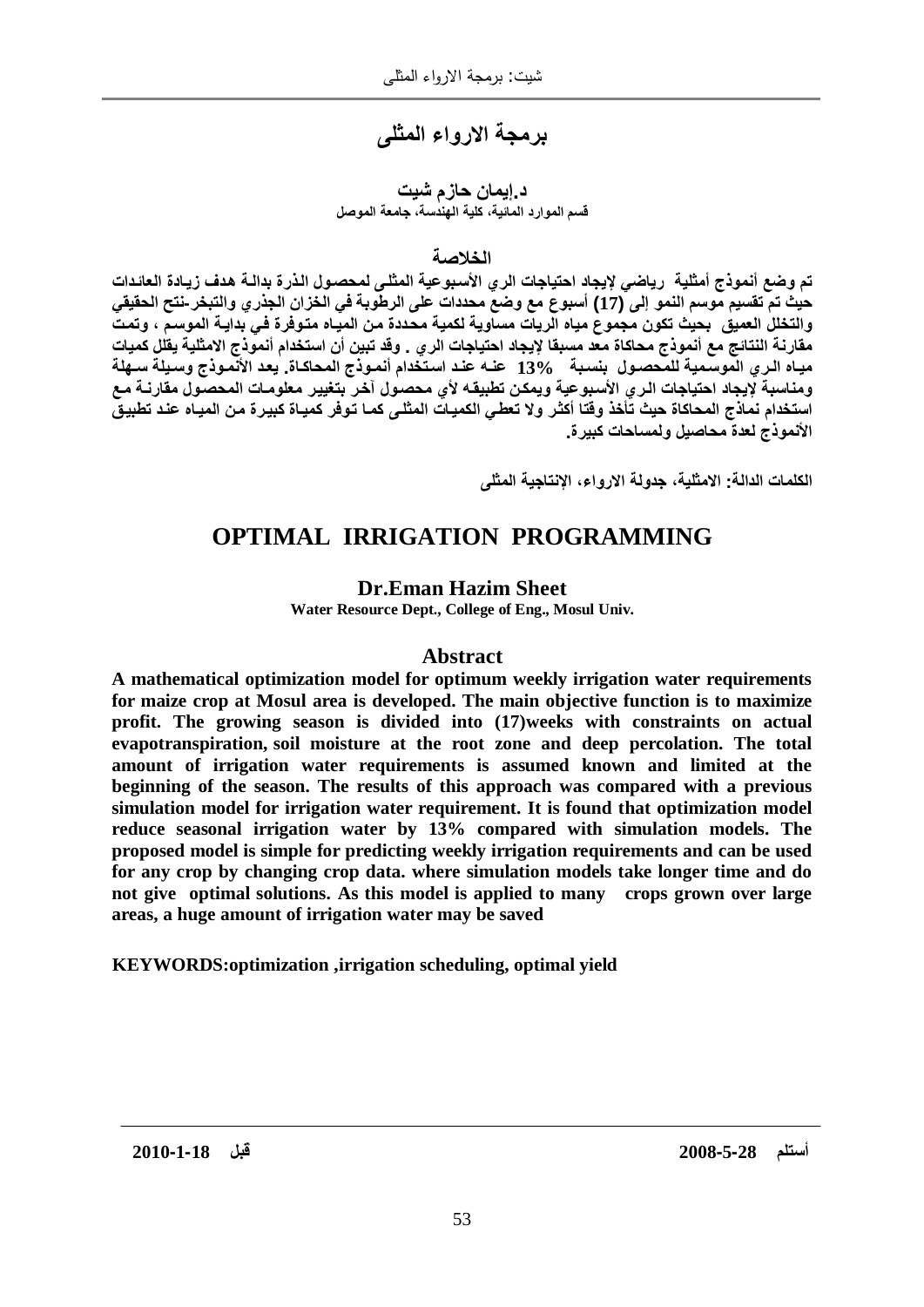#### المقدمة

يلعب الماء دورا مهما في الإنتاج الزراعي فكل نبات يحتاج كمية من الماء للقيام بعملياته الفيزيولوجية .تتضمن جدولة الارواء سؤالين مهمين هو متى يتم الارواء، وما هي كميـة الارواء المضـافة. ان المقصـود ببرمجـة الارواء ايجـاد عدد الريات التي يحتاجها المحصول خلال الموسم. عندما تعطى كميـة كافيـة مـن المـاء فـان الـري يعطـي الـجـذر كميـة مـن الرطوبة ترفعه الى السعة الحقلية وتوقيت الري يقدر عندما تصل المنطقة الجذرية الى مستوى حرج من نقص الرطوبة أي ان الفراغ في الخزان الجذري يصل الى حد نسبة الاستنفاد الرطوبي المسموح بها، مثل هذه الجدولـة تجعل النبـات ينمو ويصلّ إلى انتاجه الأفضل وتعتمد كمية الارواء على نوعية النبـآت ونوع التربـة، والمحتوى الرطـوبي الابتدائي للمنطقة الجذرية، والظروف المناخية كما تعتمد كمياته على مقدار الفراغ في الخزان الجذري .

إن التوزيع الامثل للمياه الفصلية وعلى مراحل النمو ضمن الفصل الواحد درست بصورة محدودة لمحصول واحد من قبل(.Dudley et al) [6,7] بحيث قدم دراسة لاختيار امثل مساحة زراعية خلال موسم زراعي باستخدام احد نماذج البرمجة الدينامية ( Dynamic programming ) وربط ذلك بتوفير خزين مـائي فـي بحيرة, واستنتج أن أفضل مساحة ذات علاقة خطية تقريبا مع مستوى الماء في الخزان. أعقب ذلك(Dudley) [8] بدراسة لتحديد امّثل مساحة يمكن ارواؤها بالاعتماد على ما يمكّن توفيره من خزينٌ مائي بدالة تهدف إلى تعظيم العائد الاقتصادي.

تم حساب عمق الريات وتوقيتها في برمجة الارواء للذرة والذرة البيضاء والفاصوليا المنقطـة ( Matanga and Marino) [11] . حيث جمعت البيانـات عن كل محصـول من المحاصـيل الثلاثـة. وتـم اعتمـاد أنمـو ذج أمثليـة بالبر مجـة الخطية بدالة هدف تعظيم الإنتاج الإجمالي تحت محددات مياه الري المتوفرة, وأسعار الري. أعطت النتائج مساحة كل محصول الإنتاج الإجمالي وكميات الارواء تم تحليل الحساسية لإيجاد تأثير تغيير أسعار المحاصيل على الناتج الامثل.

وجد (Bras and Cordova ) [3] أنّ امثل توزيع للمياه على طول فصل النمو يكون بالاعتماد علـي البرمجة الدينامية التصـادفية (SDP (Stochastic dynamic programming) مع اعتبار رطوبة التربـة كعامل عشوائي. أما (Martin et al).[10] فقد قاموا بتحليل معلومات عن حقل مزروع بثلاثة أنواع من المحاصيل، منها تعتمد على المطر ( وأخرى على الري، واستخدموا البرمجـة الديناميـة المحـددة DDP (Deterministic dynamic

γρτοgramming)لإيجاد امثل توزيع للمياه والمساحات لمجموعة من المحاصيل المروية وغير المروية على مدى خمس سنوات, ووجدوا أن أفضل نسبة من المساحة المروية نغيرت من 50% إلى %100 خلال نلك الفترة, وامثل عمق للري التنقيصـي تغير من 65% إلى 85% من الري الكامل.

يعتبر [13] (Rao et al.)أهم من وضع أسس تخصيص المياه المحددة لأغراض الري لمجموعة محاصيل. حيث أن كل البحوث اللاحقة في هذا المجال اعتمدت عليه, حيث قاموا بتوزيع المياه المتوفرة بين محصىولين والتوزيع كان فصلياً وضمن الفصل الواحد باستخدام البرمجة الدينامية(DDP) وباعتماد معاملات اقتصادية, المساحات المزروعة, وحساسية النبات للمياه خلال المراحل المختلفة, وبالاعتماد على دوال الإنتـاج, وكانت النتـائج النهائيـة هي التخصيصـات الاروائية الأسبوعية. لم يستخدموا أكثر من محصولين لاعتمادهم على البرمجة الدينامية التي تحتاج إلى سعة ذاكرة كبيرة تز داد باز دياد عدد العر احل و عدد الحالات و متغير ات القر ار

كما وضع( .Juan et al) [9] أنموذجاً لحساب امثل طريقة للري خلال فصل واحد حيث استخدموا معادلة مبسطة للعلاقة بين الإنتاج وكمية الارواء اخذين بنظر الاعتبار تناسق توزيع المياه، وكان الهدف هو وضع طريقة مبسطة يمكن استخدامها من قبل المزار ع.

وضع [12] Paul et al.) طريقة لتخصيص المياه في منطقة البنجاب في الهند. اخذوا بنظر الاعتبار التأثير العشوائي للتبخر - نتح وكمية المياه المتوفرة في القناة. وجدوا أولا العلاقة بين الإنتاج والمـاء باسـتخدام البرمجـة الديناميـة التصادفية (SDP) ومن ثم اشتقوا معادلات الإنتاجية للمحاصيل المقترحة. وضعوا أنموذجين, الأول اعتمد على البرمجة الدينامية المحددة (DDP) لإيجاد امثل توزيع للمياه والمساحات بين مجموعة من المحاصيل, والثـانـي امثل توزيـع للميـاه على طول فصل النمو لإيجاد كميات الارواء الأسبوعية المثلى .

قدم [5] ( Chahraman and Sepaskhah) أنموذجاً لإيجاد التوزيع الامثل للمياه من خزان واحد لمشروع ري ضمن محددات معينـة واشتمل التحليل علـي أنمـوذجين ,الأول- لتوزيـع الميـاه بـين المحاصـيل ضـمن الفصـل الواحـد باستخدام البرمجة اللاخطية, والثاني- لتوزيع المياه السنوية من الخزان بحيث يعطي أعلى فائدة في سنة معينة, اعتمد الأنموذج على بيانات الأمطار والتبخر - نتح و الجريان نحو الخز ان والإطلاق.

وضعت (شيت) [1] أنموذجا للتخصيص الامثل للمياه بين مجموعة محاصيل الحنطة والبقول كمحاصيل شتوية، والذرة والقطن كمحاصيل صيفية كما قدمت أنموذجا رياضيا لإيجاد التخصيص الامثل للمياه على مراحل نمو المحصول المختلفة، حيث قسمت محصول الذرة الى خمسة مراحل ووجدت الاحتياجات الاروائية خلال تلك المراحل والتي تعطي أعلى فائدة.

الهدف من هذا البحث ٍ هو حساب أعماق الريات ومواعيدها لمحصـول الذرة باستخدام أنمـوذج امثليـة بدالـة هدف زيادة العائدات ، كما تمت مقارنة النتائج مع النتائج المستحصلة من أنموذج محاكاة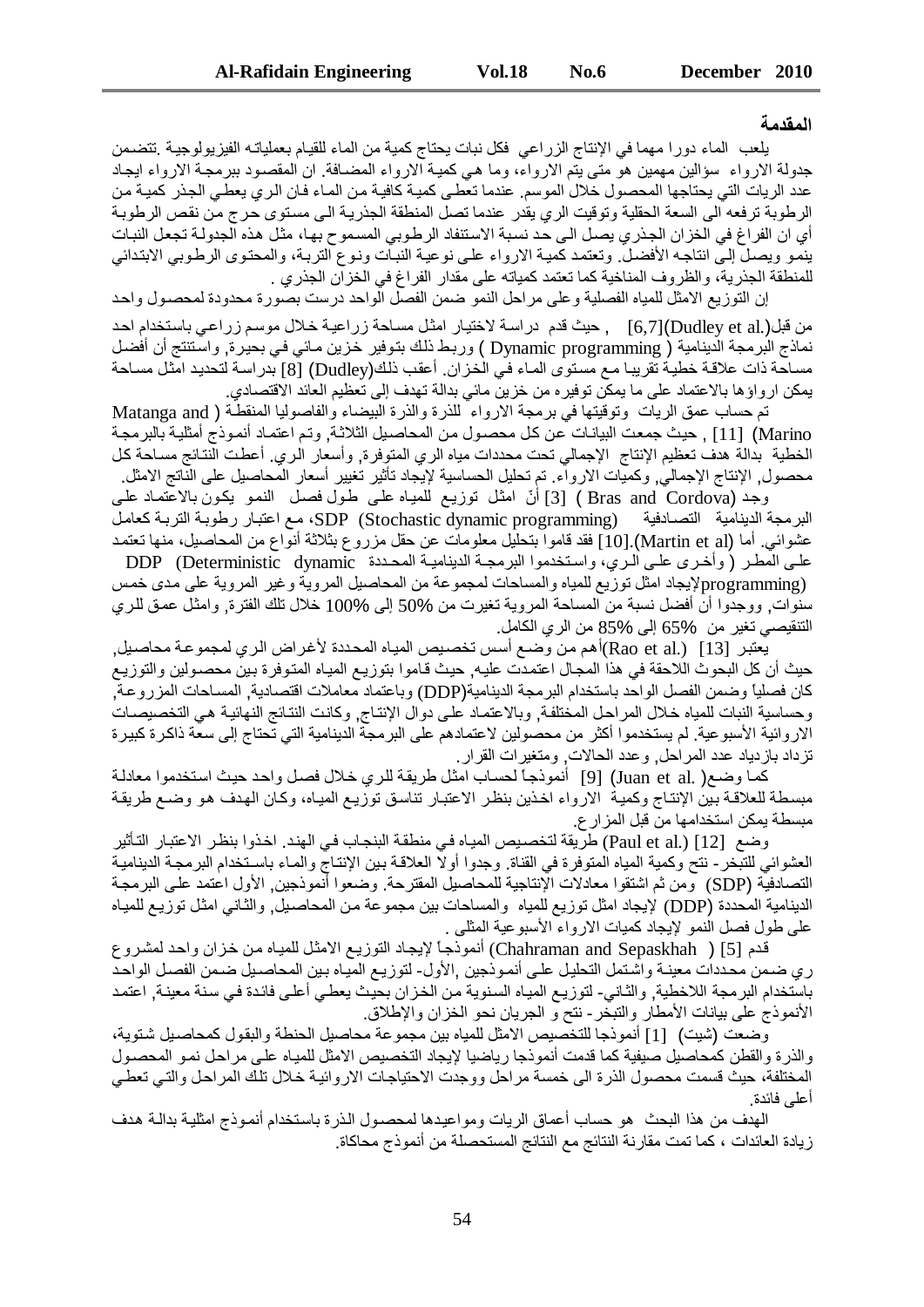طرق ومواد البحث تم وضع أنموذج امثلية بدالة هدف تعظيم العائدات لإيجاد التخصيصات الاروائية الأسبوعية لمحصول الذرة خلال مو سم النمو . الأنموذج (1) بدالة هدف تعظيم العائدات:  $MAX..NB = A[B*Y-C]$  [2004] حبث أنّ: دينار عراقي) (دينار عراقي) *NB* (هكتار) من المساحة المزروعة بالمحصول (هكتار) <u>.</u> A و: أعلـي سعر لبيع انتاج الـهكتار الواحد من المحصـول ( دينـار عراقـي/هكتار) : B ز كلفة الإنتاج وتشمل أسعار البذور والأسمدة والخدمة والألات بالإضافة إلى مياه الري ( دينار عراقي/هكتار) : c *Y*max  $Y = \frac{Y_{act}}{Y}$  ....................................................................(2) حيث أن : *i* ϝϭλΣϣϠϟϲΑγϧϟΝΎΗϧϹ :*Y*  $Y_{act}$  (الإنتاج الحقيقى (طن/هكتار)  $Y_{\rm max}$ : الإنتاج الأقصى (طن/هكتار) ………………(3) حبث أنّ: (دينار عراقي) **(م**زينار عراقي) ) من المائية الكلية الكلية المائية الكلية المائية *(* ϝϭλΣϣϟϭϣϧ ωϭΑγϻέη΅ϣ : *j*  $n$ : عدد الاسابيع (έΎΗϛϫ) ϝϭλΣϣϟΎΑΔϋϭέίϣϟΔΣΎγϣϟ : *A* ه : أعلى سعر لبيع انتاج الـهكتار الواحد من المحصـول : B (وتساوي 450 ألف دينار/هكتار) ( دينار عراقي/هكتار) ز معامل الإنتاج للاسبوع *j* . *AET<sup>j</sup>* (ϡϠϣ ) *j* ωϭΑγϼϟϲϘϳϘΣϟΗϧϟ-έΧΑΗϟ :  $j$  غرم -النقح الكامن للمحصول للاسبوع *j* و *CPET* (έΎΗϛϫ/ϲϗέϋέΎϧϳΩ ) ϝϭλΣϣϠϟΝΎΗϧϹΔϔϠϛ :*C* وتحسب من : ……………………………………………(4 ) حيث أنّ : : ثابت يمثل أسعار البذور والأسمدة والخدمة والألات (وتساوي 76 ألف دينار/هكذار) : a ϡ/ϲϗέϋέΎϧϳΩ ) ϱέϟ˯Ύϣέόγ :*b*  $\int_0^3$ (ϡϠϣ) ϝϭλΣϣϠϟϲϣγϭϣϟ˯ϭέϻϕϣϋ : *X* أما المحددات فهي  $SM_{j+1}RZ_{j+1} = SM_{j}RZ_{j} + X_{j} + Rain_{j} - AET_{j} + SM_{s}(RZ_{j+1} - RZ_{j}) - DP_{j}...$ *j n* 1,2,3,4,5,......................... ……………...(5)  $AET$ <sup>*j*</sup>  $\leq$  *CPET*<sup>*j*</sup> …………………................................................................... ............(6) » »  $\overline{\phantom{a}}$ º  $\mathsf{L}$  $\overline{ }$  $\mathsf L$  $\mathbf{r}$  $\overline{a}$  $\int$  $\overline{\phantom{a}}$  $\left\{ \right\}$  $\vert$  $\overline{\mathcal{L}}$  $\vert$ {  $\left($  $\overline{\phantom{a}}$ ¸  $\overline{\phantom{a}}$ · ¨ ¨  $\overline{\mathcal{C}}$ §  $\overline{\phantom{a}}$  $\overline{\phantom{a}}$ ¹ · ¨ ¨  $\overline{\mathcal{C}}$  $= A \left| B^* \right| \prod_{j=1}^n \left( 1 - k y_j \right) \left( 1 - \right)$ *C CPET AET*  $TNB = A$ ,  $B * \{ \mid 1 - ky \}$ *n*  $j=1$   $\left($   $\left($   $\left($   $\left($   $\left($   $\left($   $\left($   $\left($   $\left($   $\left($   $\left($   $\left($   $\left($   $\left($   $\left($   $\left($   $\left($   $\left($   $\left($   $\left($   $\left($   $\left($   $\left($   $\left($   $\left($   $\left($   $\left($   $\left($   $\left($   $\right)$   $\right)$   $\right)$   $\right)$   $\right)$   $\right)$   $\right)$ *j j* 1  $\left| \begin{array}{c} B^* \end{array} \right|$  1 - ky  $\left| \begin{array}{c} 1 \end{array} \right|$  $C = a + b(X)$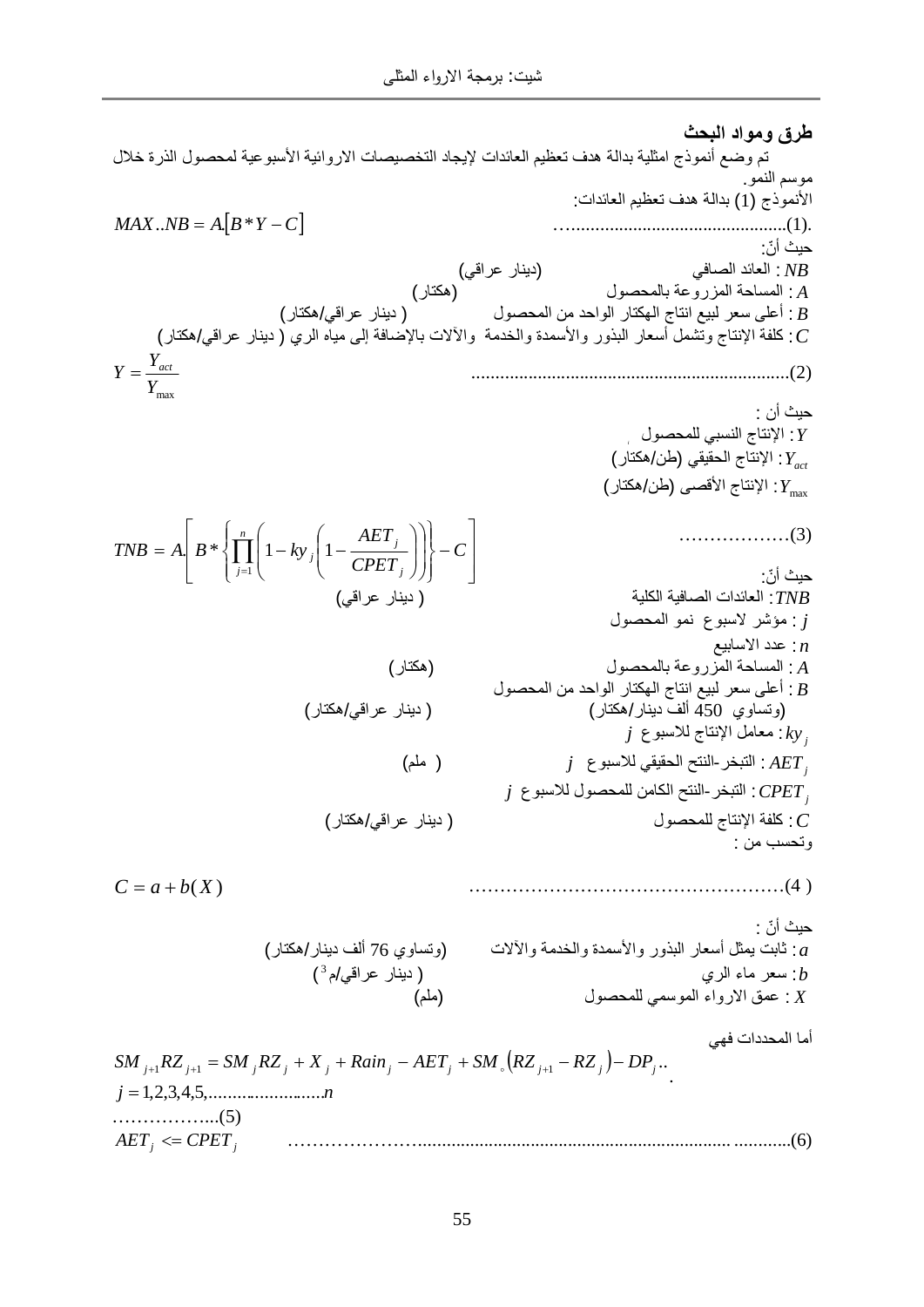| $AET_j \leq \frac{SM_j}{(1-p)TAW_j}CPET_j$ |  |
|--------------------------------------------|--|
| $SM_{i} \leq FC$                           |  |
| $SM_{i} \geq PWP$ .                        |  |
| $DP_j \leq (1 - AE)X_j$                    |  |

حيث أنّ: *j* (ϡγ/ϡϠϣ ) *j* ωϭΑγϸϟ ϲΑϭρέϟϯϭΗΣϣϟ : *SM* ج *SM :* المحتوى الرطوبي الابتدائي ( ملم/سم)  $\left( \right.$  غمق الارواء للأسبوع  $\left. j\right.$  ( ملم ) :  $X_{\left. j\right. }$  $j$  حمق الجذر في بداية الأسبو ع $RZ_{_{_{J}}}$ نسبة من الماء الكلي المتيسر الذي يمكن أن يستنفذ من الجذر قبل التعرض للإجهاد (=0.55 لمحصول الذرة)<sup>[2]</sup> .  $\rho$ و : التخلل العميق للأسبوع *j* ( ملم) : (%)ϩΎϳϣϟΔϓΎο·Γ˯Ύϔϛ : *AE*

تم تقسيم طول موسم نمو محصول الذرة (120 يوم للفترة من 7/1 الى 28/10) إلى فترات أسبو عية(17 أسبوع) لإيجاد التخصيصات الاروائية لكل أسبو ع، تم استخدام الأنموذج الحاسوبي (شيت) [1] لإيجاد التبخر -نتح الكامن بطريقة بينمان مونتيث لكل أسبوع من موسم نمو محصول الذرة ولمدة (20 )سنة للفترة من (1980-2000) ومن ثم تم حساب معدل التبخر -نتح الكـامن الاسبوعي علـى مدى الفترة المحددة والشكل (1 )يبين التغير فـي التبخر -نتح الكـامن لـثلاث سنوات، سنة تمتاز بقلة ETo ( 1981-1982) وأخرى أعلى ETo (1986-1985 ) والثالث لمعدلETo . أما قيم (ky) فقد تم إيجادها لمر احل نمو محصول الذرة (Allen) [2] وتم توزيعها على الفتر ات الأسبوعية لعدم توفر قيم أسبوعية لمعامل  $(ky)$  الإنتاج



نتح الكامن لمدة(20)سنة

(Borg and Grimes)  $^{[4]}$  تم إيجاد تغير عمق الجذر لكل أسبو ع من معادلة

$$
RZ(I) = MRD\left[0.5 + 0.5\sin\left\{3.03(\frac{I}{Dm}) - 1.47\right\}\right]
$$
.................(11)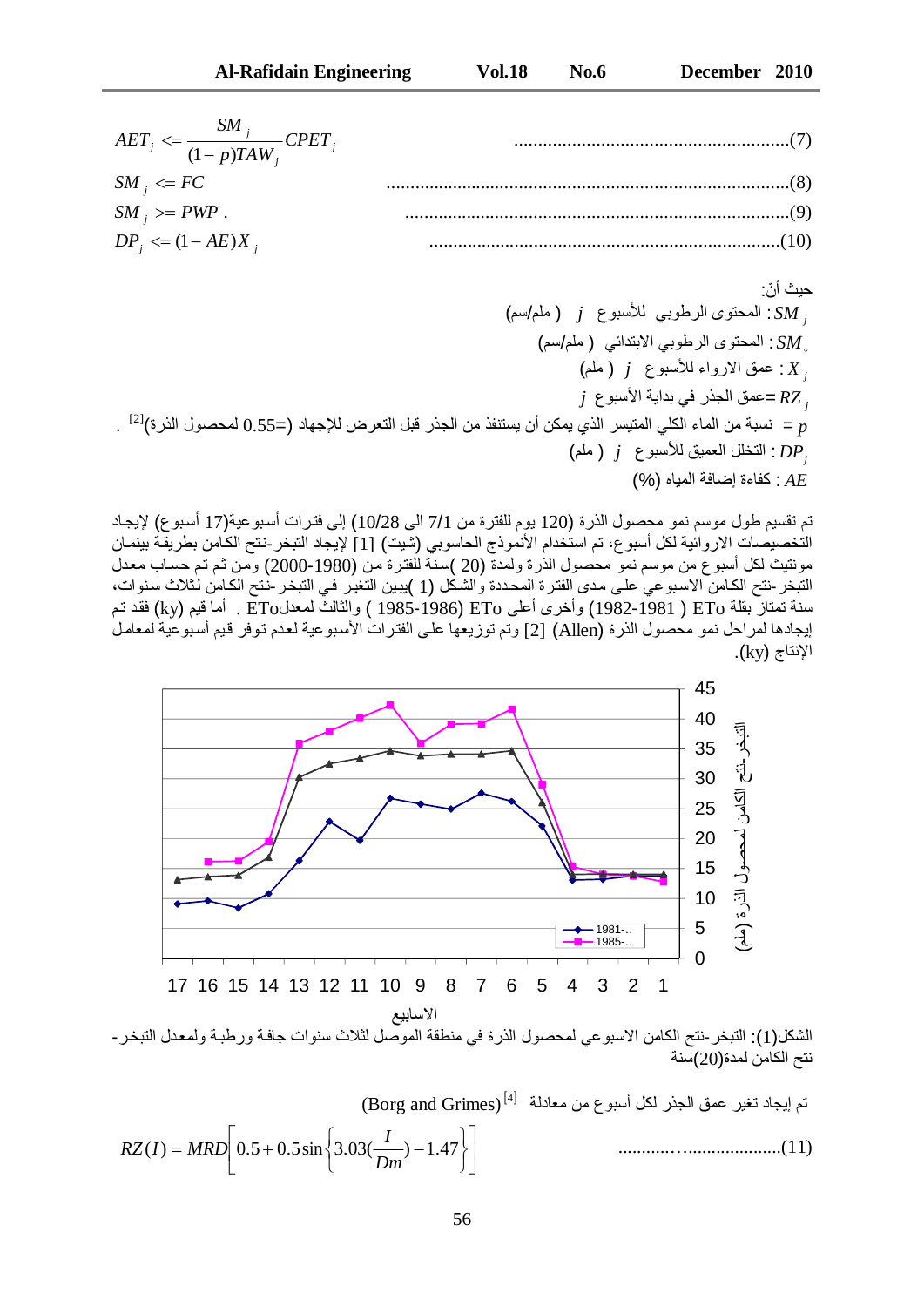حيث أنّ: عمق الجذر ( ملم) : *RZ* و : تسلسل اليوم من فترة نمو المحصول **:** (ϡγ 135)ϱϭΎγϳϭέΫΟϟϕϣόϟΔϣϳϗϰλϗ : *MRD* ر : عدد الأيام أك<sub>ى</sub> بصل النبات إلى أقصى عمق للجذر (61) يوم)

والجدول ( 1) يبين القيم الأسبوعية لمعدلات التبخر -نتح الكامن، معامل الإنتـاج وعمـق الجـذر ، كمـا يبـين توزيـع الإسـابيع توم استشار المختلفة حيث مرحلـة الإنبـات (4 ) أسـابيع والنمـو الخضـري(4) أسـابيع و التزهيـر(3 ) أسـابيع ( وتكوين الثمار (5 ) أسابيع والنضج أسبوع.

| عمق<br>المجذر<br>(سم) | معامل الإنتاج | التبخر-نتح<br>الكامن<br>للمحصول(ملم) | معامل | مراحل                        |                |
|-----------------------|---------------|--------------------------------------|-------|------------------------------|----------------|
|                       | ky            |                                      | محصول | النمو                        | الاسبوع        |
|                       |               |                                      | الذرة |                              |                |
|                       |               | ETcrop                               |       |                              |                |
|                       |               |                                      | Kc    |                              |                |
| $\tau$                |               | 14                                   | 0.4   | الاولىي                      | $\mathbf{1}$   |
| 20                    |               | 14                                   |       | (الانبات)                    | $\sqrt{2}$     |
| 40                    |               | 14                                   |       |                              | $\overline{3}$ |
| 62                    | 0.4           | 14                                   |       |                              | $\overline{4}$ |
| 85                    |               | 26                                   | 1.0   | الثانية<br>(النمو<br>الخضري) | 5              |
| 107                   |               | 35                                   |       |                              | 6              |
| 121                   |               | 34                                   |       |                              | $\overline{7}$ |
|                       |               | 34                                   |       |                              | 8              |
|                       |               | 34                                   | 1.1   | الثالثة                      | 9              |
|                       | 1.5           | 35                                   |       | (النز هير)                   | 10             |
|                       |               | 33                                   |       |                              | 11             |
| 135                   |               | 32                                   |       | الرابعة                      | 12             |
|                       |               | 30                                   | 0.55  | (تكوين<br>الثمار)            | 13             |
|                       |               | 17                                   |       |                              | 14             |
|                       |               | 14                                   |       |                              | 15             |
|                       | 0.5           | 14                                   |       |                              | 16             |
|                       |               | 13                                   |       | الخامسة                      | 17             |
|                       |               |                                      |       | (النضج)                      |                |

الجدول(1): القيم الأسبوعية لمعدلات التبخر ختح الكامن لفترة(20) سنة ، معامل الإنتاج، معامل محصول الذرة وعمق الجذر

تم اعتبار المحتوى الرطوبي الابتدائي عند السعة الحقلية لتربة متوسطة النسجة (3.1 ملم/ سم) ونقطة الذبول الدائم (1.5 ملم/سم)

محددات المو از نـة المائية للخز ان الجذر ي

3.1\* 7 21.7 *SM*1*RZ*<sup>1</sup> ……………………………………………..(12)

2 2 1 1 1 *SM RZ* 3.1\*7.0 *X* 3.1(20 7) *AET DP* …...….….…..(13)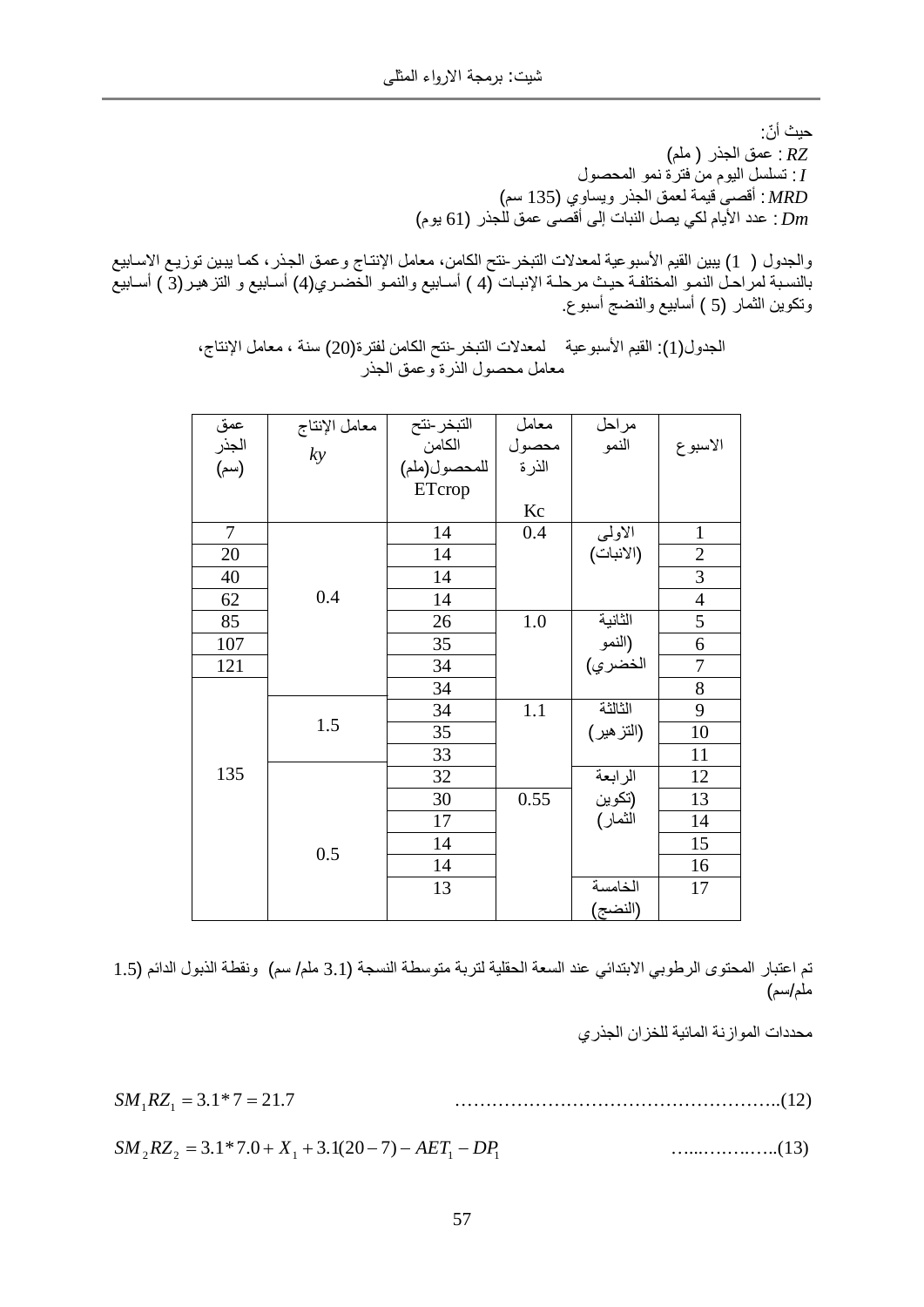| <b>Al-Rafidain Engineering</b> | <b>Vol.18</b> | <b>No.6</b> | December 2010 |  |
|--------------------------------|---------------|-------------|---------------|--|
|                                |               |             |               |  |

| $SM_{2}$ * 20 = 62 + $X_{1}$ – AET <sub>1</sub> – DP <sub>1</sub>                                            |                                                                                                                                                                                                                       |
|--------------------------------------------------------------------------------------------------------------|-----------------------------------------------------------------------------------------------------------------------------------------------------------------------------------------------------------------------|
| $SM_{2} = (62 + X_{1} - AET_{1} - DP_{1})/20$                                                                |                                                                                                                                                                                                                       |
|                                                                                                              | وبنفس الطريقة:                                                                                                                                                                                                        |
| SM3=(20*SM2+X2-AET2+62-D2)/40;                                                                               |                                                                                                                                                                                                                       |
| SM4=(40*SM3+X3-AET3+68.2-D3)/62;                                                                             |                                                                                                                                                                                                                       |
| SM5=(62*SM4+X4-AET4+71.3-D4)/85;                                                                             |                                                                                                                                                                                                                       |
| SM6= $(85*SM5+X5-AET5+68.3-D5)/107;$                                                                         |                                                                                                                                                                                                                       |
| SM7=(107*SM6+X6-AET6+43.4-D6)/121;                                                                           |                                                                                                                                                                                                                       |
| $SM8=(121*SM7+X7-AET7+43.4-D7)/135;$                                                                         |                                                                                                                                                                                                                       |
| SM9=(135*SM8+X8-AET8-D8)/135                                                                                 |                                                                                                                                                                                                                       |
| SM10=(135*SM9+X9-AET9-D9)/135;                                                                               |                                                                                                                                                                                                                       |
| SMi = $(135 * SM_{i-1} + X_{i-1} - AET_{i-1} - D_{i-1}/135; \dots \dots \dots for \ i=11-17$                 |                                                                                                                                                                                                                       |
| 3) محددات المحتوى الرطوبي:حيث تم فرض المحتوى الرطوبي الابتدائي للمرحلة الأولى  عند السعة الحقلية  ،أما بقية  | المراحل فيكون المحتوى الرطوبي ما بين السعة الحقلية( 3.1ملم/سم )ونقطة الذبول الدائم (1.5 ملم/سم).                                                                                                                      |
| $SM_1 = 3.1$                                                                                                 |                                                                                                                                                                                                                       |
| $3.1 = SM$ , $>= 1.5$                                                                                        |                                                                                                                                                                                                                       |
| $i = 2,3,4.$                                                                                                 |                                                                                                                                                                                                                       |
|                                                                                                              |                                                                                                                                                                                                                       |
| 4)محددات التخلل العميـق أو الضـائعات: تم حسـاب التخـلل العميـق كنسـبـة من ميـاه الــري [4 ] (Chahraman) بفرض | أن كفاءة إضافة المياه(AE) تساوي 70%.                                                                                                                                                                                  |
| $DP_i \leq (1 - 0.7)X_i$                                                                                     |                                                                                                                                                                                                                       |
| $DP_i \leq 0.3 * X_i$                                                                                        |                                                                                                                                                                                                                       |
| $i = 1, 2, 3, \dots, \dots, 17$                                                                              |                                                                                                                                                                                                                       |
|                                                                                                              | الانموذج الثاني، أنموذج المحاكاة: نم نطبيق أنموذج المحاكـاة لبرمجــة الإرواء اليوميــة (شيت) <sup>[1]</sup> لإيجاد الاحتياجات<br>الاروائية اليومية لمحصول الذرة لفترة(20)سنة ومنها تم إيجاد معدل الاحتياجات الأسبوعية |
|                                                                                                              | النتائج والمناقشة                                                                                                                                                                                                     |
|                                                                                                              |                                                                                                                                                                                                                       |

تم تنفيذ الأنموذج بدالة هدف زيادة العائدات، باستخدام برنامج (LINGO )وكانت نتائج الأنموذج هي الريات الأسبوعية المثلي للحصول على أعلى عائدات وكما في الجدول(2)، مع العلم ان كمية المياه الكلية المتوفرة للري محدودة وهي(315 ملم) تم حسابها من أنموذج المحاكاة (أنموذج 2) حيث تمثّل احتياجات الري الموسمية لمحصول الذرة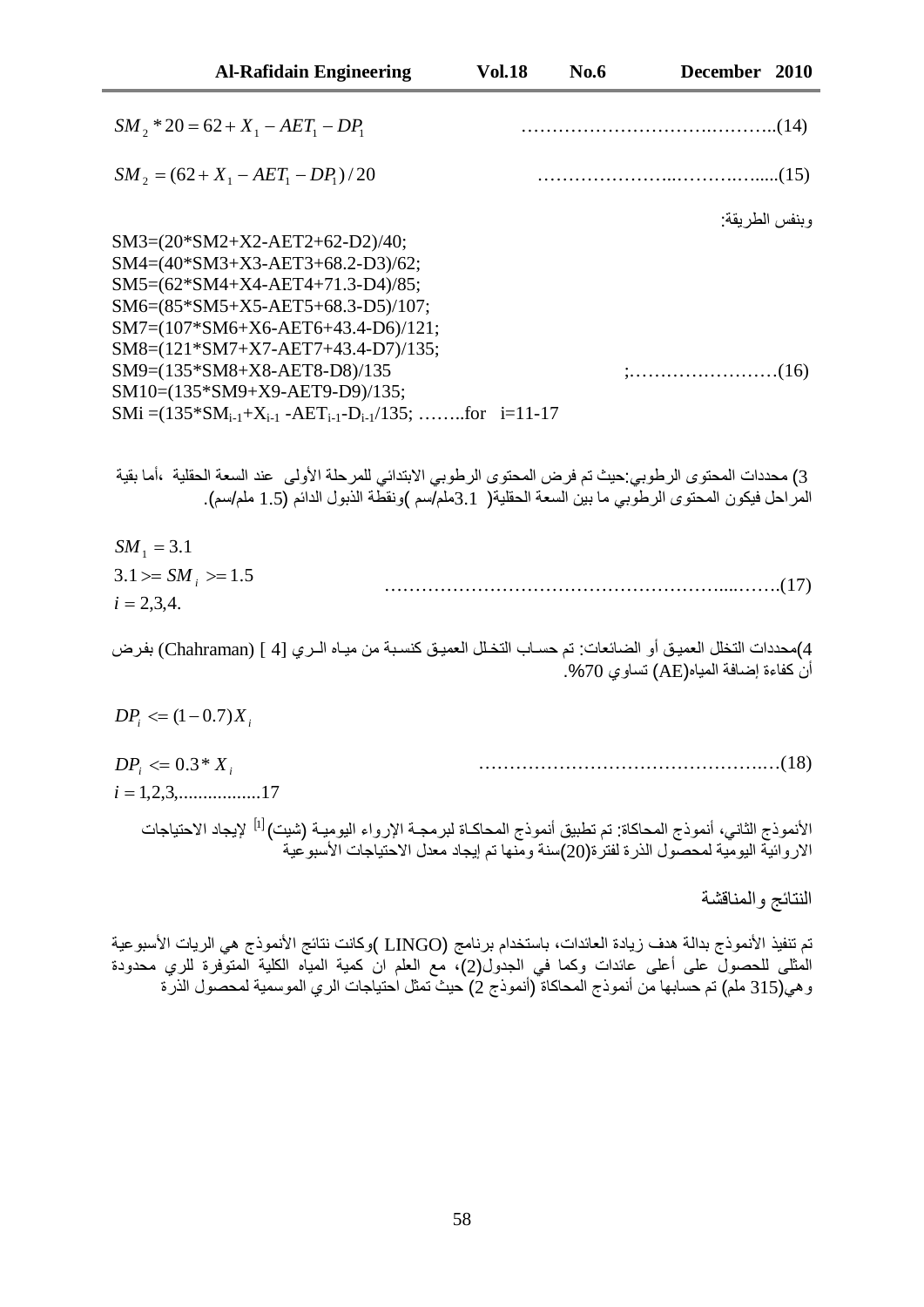|                 | أنموذج (2)                                                           | أنموذج (1)      |                                                                      | الاسابيع                                                  |
|-----------------|----------------------------------------------------------------------|-----------------|----------------------------------------------------------------------|-----------------------------------------------------------|
| الريات المقترحة | الريات الأسبوعية<br>( ملم)                                           | الريات المقترحة | الريات الأسبوعية<br>( ملم)                                           |                                                           |
| 40              | 5<br>30<br>$\overline{7}$                                            | 40              | 3.0<br>3.0<br>36.0                                                   | $\mathbf{1}$<br>$\mathfrak{2}$<br>$\overline{\mathbf{3}}$ |
| 79              | $\overline{7}$<br>32<br>40                                           | 60              | 5.0<br>35.0<br>16.5                                                  | $\overline{4}$<br>5<br>6                                  |
| 101             | 43<br>58                                                             | 78              | 78.0<br>10.0                                                         | $\overline{7}$<br>8                                       |
|                 | 16                                                                   | 63              | 53.0                                                                 | 9                                                         |
| 93              | 55<br>18<br>3.5<br>$\mathbf 0$<br>$\overline{0}$<br>$\boldsymbol{0}$ | 76              | 28.0<br>48.0<br>0.00<br>0.00<br>$\boldsymbol{0}$<br>$\boldsymbol{0}$ | 10<br>11<br>12<br>13<br>14<br>15                          |
|                 | $\boldsymbol{0}$<br>$\mathbf{0}$<br>315.5                            |                 | $\boldsymbol{0}$<br>$\mathbf{0}$<br>315.5                            | 16<br>17<br>المجموع                                       |

الجدول(2): الريات الأسبوعية والمقترحة المثلي للأنموذجين الاول والثاني

نلاحظ من الجدول(2 ) أن أقصىي ريه خلال الأسبوع السابع (78 ملم) بينما الأسابيع السنة الأخيرة لا تحتاج إلى ري مع ريات خفيفة خلال الأسابيع الأولى أما باستخدام نموذج المحاكاة فان كميات الري اختلفت مع المواعيد، حيث أقصى رية(58 ملم) خلال الأسبوع الثامن، من الناحية العملية لايمكن اعطاء رية بعمق 3 ملم أو 5 ملّم لذلك تم دمج بعض هذه الارقام لتكوين ريات مقترحة كما في العمودين الثالث والخامس من الجدول ويفضل من الناحية العملية ان يكون عمق الريات متساوي ماعدا الرية الاولى

والتبي تسمى رية الزراعة او الانبات لذلك يمكن اقتراح خمس ريات رية ابتدائية بعمق 40 ملم و اربع ريات بعمق 70 ملم ٍ تم تشغيل النموذج لعدة قيم لكمية المياه المتوفرة في بداية الموسم من (200 الى 500 ملم) مع ايجاد قيم العائدات الصـافية وتبين أن الَّحل الأمثل للأنموذج هو(275 ملم) كما في الشكل( )، ان كمية الارواء المثلي هي ( 275ملم) بعائد صافي (181.3) الف دينار عراقي، ، بينما عند زيادة كمية المياه تقل العائدات نظر ا لزيادة تكاليف ماء الري